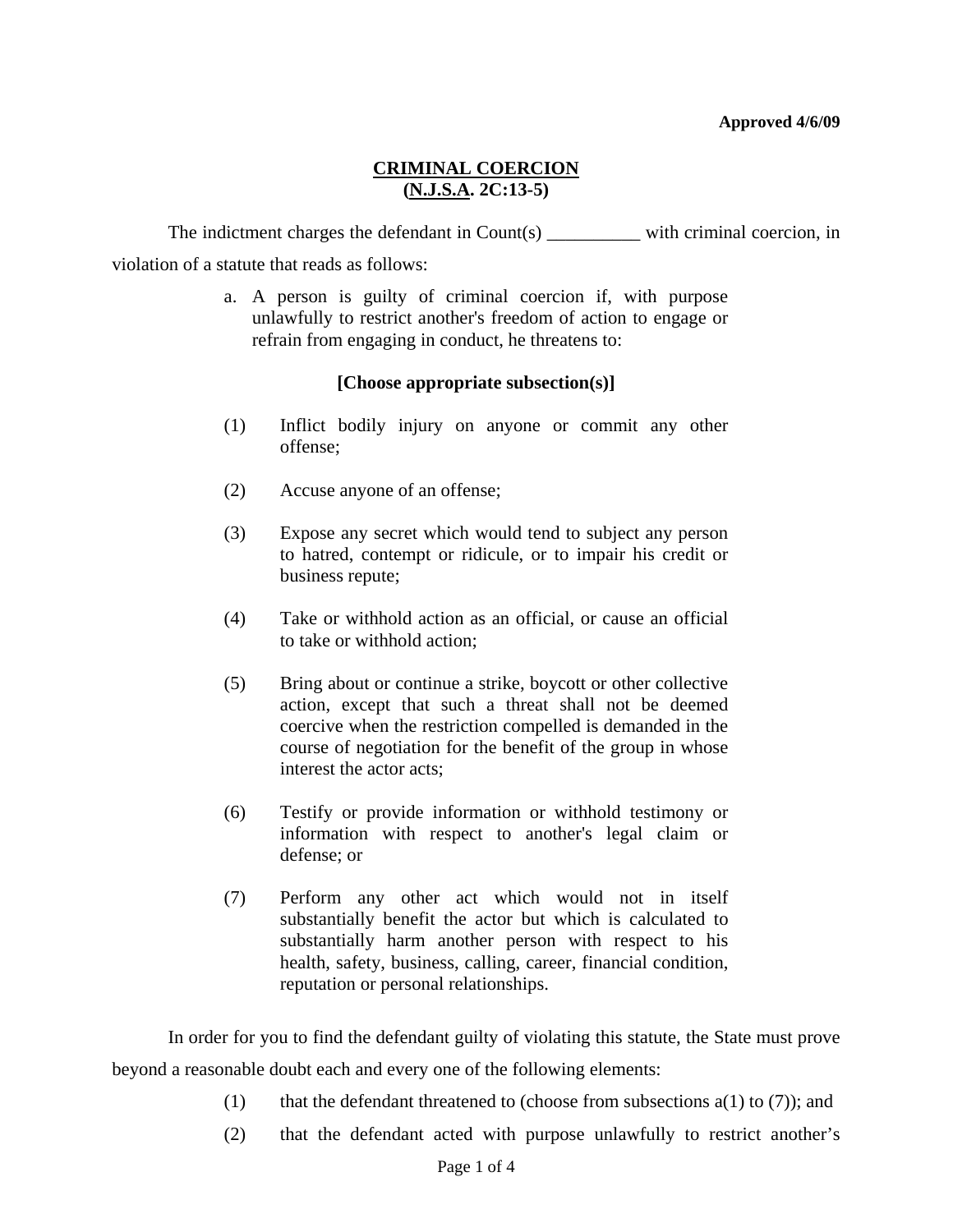freedom of action to engage or refrain from engaging in conduct.

The first element that the State must prove beyond a reasonable doubt is that defendant

### threatened to **(choose appropriate section[s]):**

- (1) (a) inflict bodily injury on anyone. "Bodily injury" means physical pain, illness, or any impairment of physical condition. $<sup>1</sup>$  $<sup>1</sup>$  $<sup>1</sup>$ </sup>
	- (b) commit an offense. The State contends that defendant threatened to commit the offense of (identify offense and instruct jury on its elements).
- (2) accuse anyone of an offense.
- (3) expose any secret which would tend to subject any person to hatred, contempt, ridicule, or to impair (his/her) credit or business repute.
- (4) take or withhold action as an official, or cause an official to take or withhold action.

 (5) bring about or continue a strike, boycott or other collective action. **[WHERE APPROPRIATE**: The State additionally must prove beyond a reasonable doubt that the restriction compelled was not demanded in the course of negotiation for the benefit of the group in whose interest the actor acted in order to prove that the threat should be deemed coercive.]

- (6) testify or provide information or withhold testimony or information with respect to another's legal claim or defense; or
- (7) Perform any other act which would not in itself substantially benefit the actor but which is calculated to substantially harm another person with respect to (his/her) health, safety, business, calling, career, financial condition, reputation or personal relationships.

<span id="page-1-0"></span> The second element that the State must prove beyond a reasonable doubtis that the defendant acted with purpose unlawfully to restrict another's freedom of action to engage or

 $\overline{a}$ 

1

N.J.S.A. 2C:11-1a.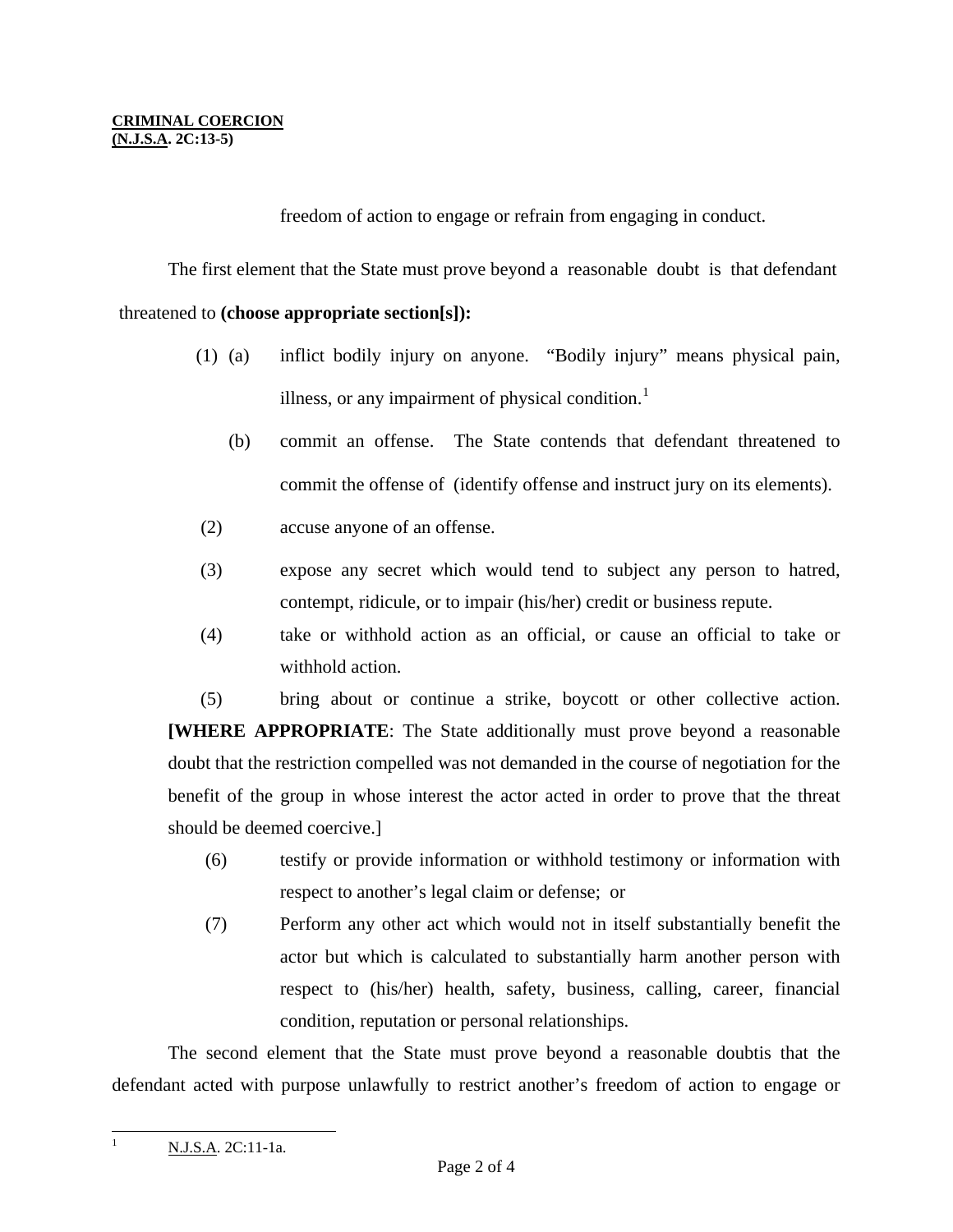#### **CRIMINAL COERCION (N.J.S.A. 2C:13-5)**

refrain from engaging in conduct.

A person acts purposely with respect to the nature of his/her conduct or a result thereof if it is his/her conscious object to engage in conduct of that nature or to cause such a result. A person acts purposely with respect to attendant circumstances if the individual is aware of the existence of such circumstances or the individual believes or hopes that they exist. "With purpose," "designed," "with design" or equivalent terms have the same meaning.

 Purpose is a condition of the mind that cannot be seen and can only be determined by inferences drawn from the defendant's conduct, words or acts. It is not necessary for the State to prove the existence of such a mental state by direct evidence such as a statement by the defendant that he/she had a particular purpose. It is within the power of the jury to find that the proof of purpose has been furnished beyond a reasonable doubt by inferences which you may draw from the nature of the acts and circumstances surrounding the conduct of the defendant as they have been presented in the evidence you have heard and seen in this case.

The term "unlawfully" means against the law or illegal.

#### **[CHARGE IF NO AFFIRMATIVE DEFENSE ALLEGED]**

 If the State has failed to prove any of these elements beyond a reasonable doubt, you must find the defendant not guilty of criminal coercion. If the State has proven every element beyond a reasonable doubt, you must find the defendant guilty of the crime of criminal coercion.

### **[AFFIRMATIVE DEFENSE TO N.J.S.A. 2C: 13-5a(2), (3), (4), (6) and (7)]**

Defendant claims that he/she believed the accusation or secret to be true or the proposed official action justified and that his/her purpose was limited to compelling \_\_\_\_\_\_\_\_ to behave in a way reasonably related to the circumstances which were the subject of the accusation, exposure or proposed official action, **[CHOOSE AS APPROPRIATE**] [by desisting from further misbehavior, making good a wrong done, or refraining from taking any action or responsibility for which he/she believed \_\_\_\_\_\_\_\_\_ disqualified]. If the State proves beyond a reasonable doubt that defendant did not have such a belief or that his/her purpose was not so limited, then you must find defendant guilty. If the State fails to prove beyond a reasonable doubt that defendant did not have such a belief or that his/her purpose was not so limited, then you must find